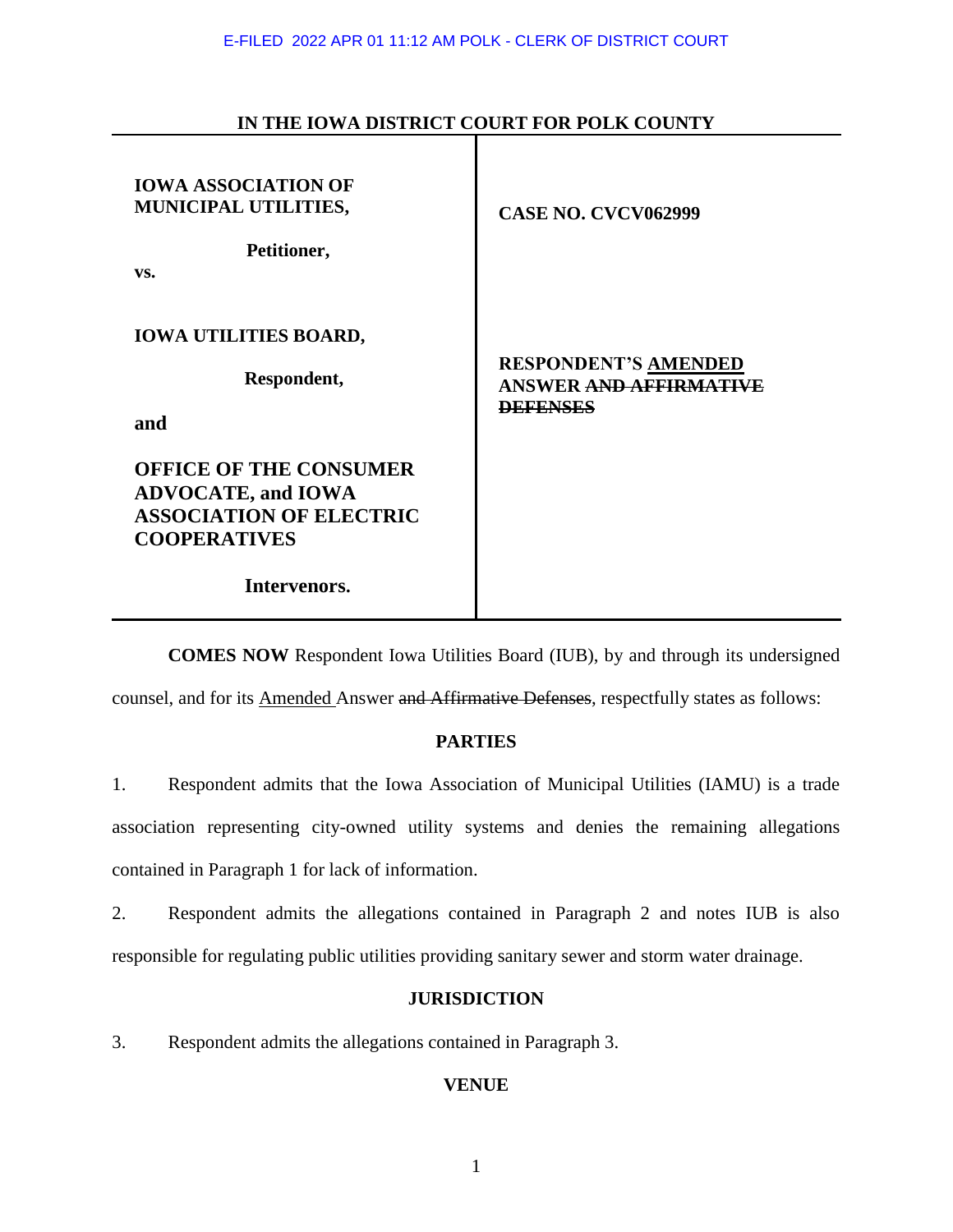4. Respondent admits the allegations contained in Paragraph 4.

### **FACTUAL BACKGROUND**

5. The allegations contained in Paragraph 5 not admitted herein are denied. Respondent admits that on July 1, 2020, the IUB issued an order that opened Docket No. RMU-2020-0027 and scheduled a stakeholder workshop to discuss whether the IUB should commence a rule making proceeding to establish rules for electric cooperatives and municipal electric utilities in 199 Iowa Administrative Code chapter 27.

6. The allegations contained in Paragraph 6 not admitted herein are denied. Respondent admits that Docket No. RMU-2020-0027 is an offshoot from a prior rulemaking proceeding, Docket No. RMU-2019-0020, which had proposed certain amendments to 199 Iowa Administrative Code chapter 20. Based, in part, on discussions and comments filed by IAMU, the Board opened Docket No. RMU-2020-0027 to consider whether to adopt a new administrative rules chapter specific to municipal electric utilities and electric cooperatives.

7. Respondent admits the allegations contained in Paragraph 7.

8. Respondent admits the allegations contained in Paragraph 8.

9. The allegations contained in Paragraph 9 not admitted herein are denied. Respondent admits that the Iowa Administrative Code chapter 199—27 implementation sentence provides that "[t]hese rules are intended to implement Iowa Code sections 476.1A, 476.1B, and 476.2."

10. The allegations contained in Paragraph 10 not admitted herein are denied. Respondent admits that the August 25, 2021 Iowa Administrative Bulletin published IUB's "Adopted and Filed" for new chapter 27 as ARC 5865C.

11. Respondent admits the allegations contained in Paragraph 11.

12. The allegations contained in Paragraph 12 not admitted herein are denied. Respondent

2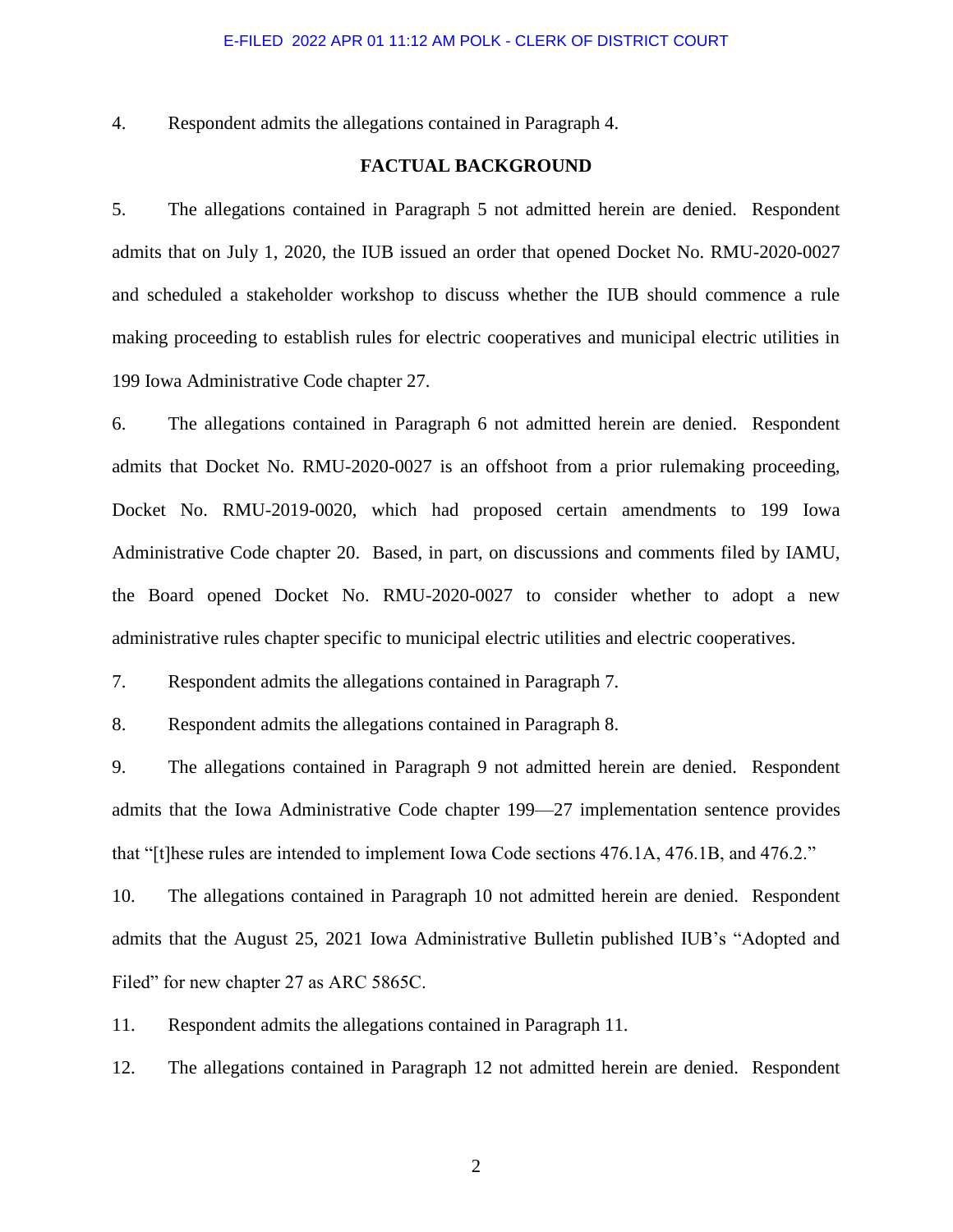admits the statutory basis for subrule 199—27.1(8) includes Iowa Code section 476.6(2).

13. Respondent admits the allegations contained in Paragraph 13.

14. Respondent denies the allegations contained in Paragraph 14. The statutory basis for subnumbered paragraph  $199 - 27.3(2)(c)(1)(1)$  includes Iowa Code section  $476.20(3)(a)$ .

15. Respondent admits the allegations contained in Paragraph 15.

### **COUNT I – JUDICIAL REVIEW OF FINAL AGENCY ACTION**

**Second ¶ 10.**<sup>1</sup> Respondent re-alleges and incorporates by reference preceding Paragraphs 1 through 15 of this Answer as if set forth herein.

**Second ¶ 11.** The allegations contained in Second Paragraph 11 not admitted herein are denied. Respondent admits that IUB adopted the current version of chapter 27 through its August 3, 2021 order and further admits that "adoption" is the final agency step in rule making.

**Second ¶ 12.** The allegations contained in Second Paragraph 12 calls for a legal conclusion for which no response is required. In the event a response is required, Respondent admits that Iowa Code section 17A.19(1) provides that a "person or party who has exhausted all adequate administrative remedies and who is aggrieved or adversely affected by any final agency action is entitled to judicial review" under Iowa Code chapter 17A.

**Second ¶ 13.** Respondent admits the allegations contained in Second Paragraph 13.

**Second ¶ 14.** Respondent denies the allegations contained in Second Paragraph 14 and further states that even if municipal electric utilities are aggrieved or adversely affected by subrule 27.1(8), such municipal electric utilities are not petitioners in this Petition for Judicial Review. Respondent denies the allegations contained in Second Paragraph 14 but admits that rule 27.1(8) applies to municipal electric utilities.

 $\overline{a}$ 

<sup>1.</sup> The paragraph numbering in this Answer mirrors the paragraph numbering in the Petition, including the misnumbering following Paragraph 15.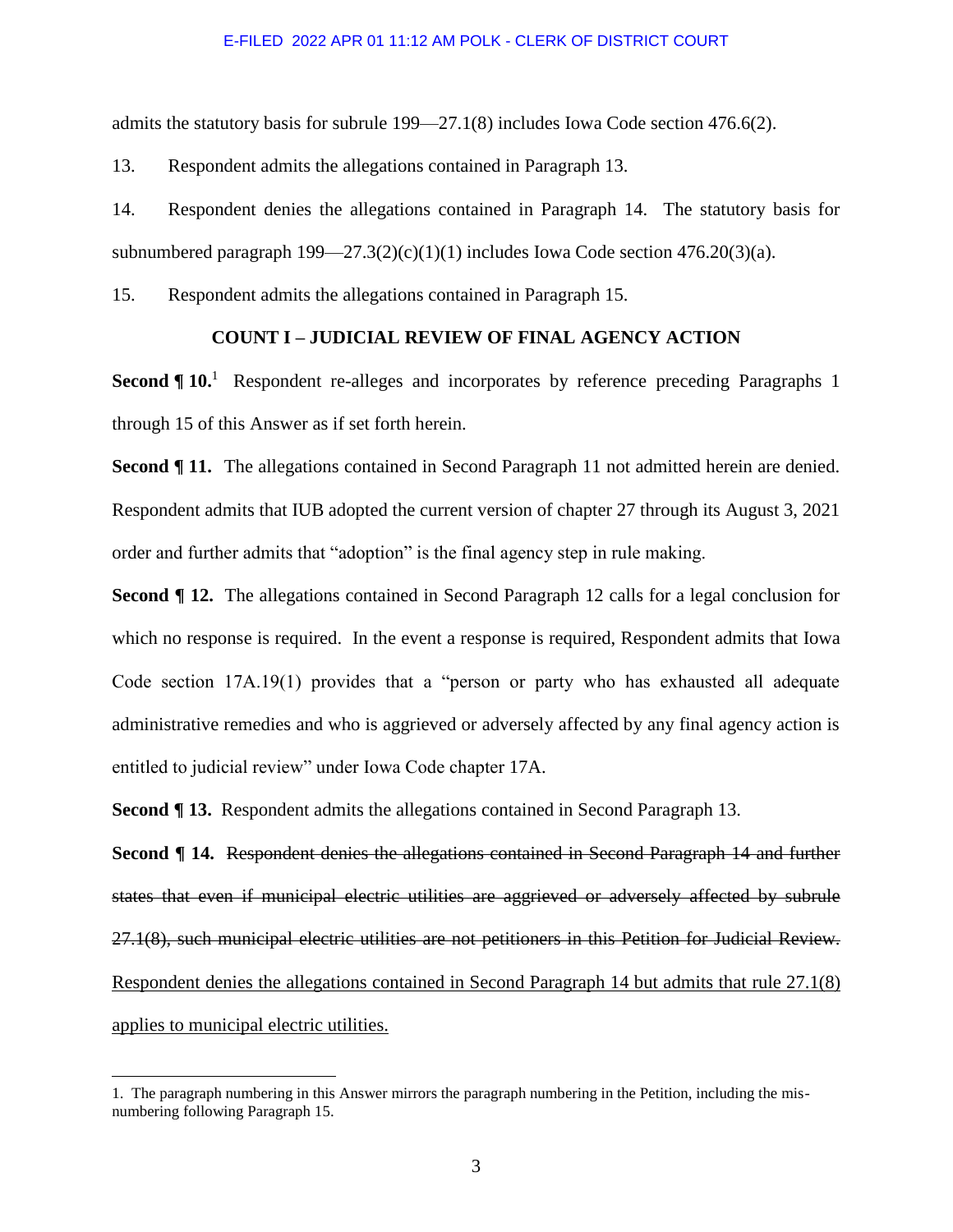**Second ¶ 15.** Respondent denies the allegations contained in Second Paragraph 15 and further states that even if municipal electric utilities are aggrieved or adversely affected by subnumbered paragraph  $199 - 27.3(2)(e)(1)(1)$ , such municipal electric utilities are not petitioners in this Petition for Judicial Review. Respondent denies the allegations contained in Second Paragraph 15 but admits that rule  $27.3(2)(c)(1)(1)$  applies to municipal electric utilities.

16. Respondent denies admits the allegations contained in Paragraph 16.

### **Rule 27.1(8)**

17. Respondent admits the allegations contained in Paragraph 17.

18. Respondent admits the allegations contained in Paragraph 18.

19. Respondent admits the allegations contained in Paragraph 19.

20. The allegations contained in Paragraph 20 not admitted herein are denied. Respondent admits that as relating to the subrule 27.1(8) rule making, the "otherwise specifically provided by statute" portion of Iowa Code section 476.1B(1) applies.

21. The allegations contained in Paragraph 21 not admitted herein are denied. Respondent admits that Paragraph 21 block quotes a portion of Iowa Code section 476.6(2).

22. Respondent denies the allegations contained in Paragraph 22.

23. Respondent denies the allegations contained in Paragraph 23.

24. Respondent denies the allegations contained in Paragraph 24.

25. Respondent denies the allegations contained in Paragraph 25.

26. Paragraph 26 contains Petitioner's legal contentions to which no responsive pleading is required. In the event a response is required, Respondent denies the allegations contained in Paragraph 26.

27. Respondent denies the allegations contained in Paragraph 27.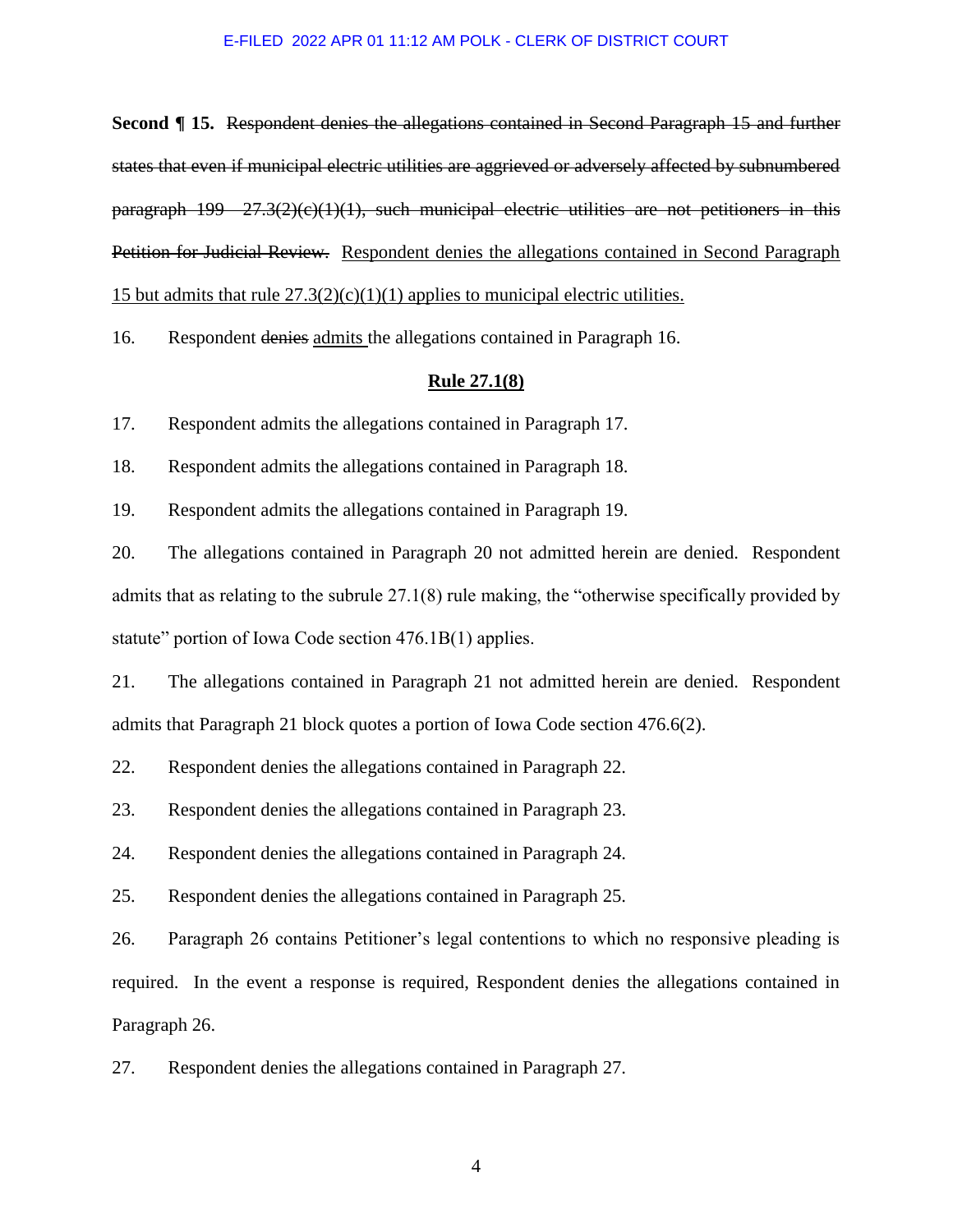28. Respondent denies the allegations contained in Paragraph 28.

29. The allegations contained in Paragraph 29 not admitted herein are denied. Respondent admits that the Iowa Administrative Code chapter 199—27 implementation sentence provides that "[t]hese rules are intended to implement Iowa Code sections 476.1A, 476.1B, and 476.2."

30. Respondent denies the allegations contained in Paragraph 30.

31. The allegations contained in Paragraph 31 not admitted herein are denied. Respondent admits that Paragraph 31, in part, quotes from Iowa Code section 384.84(1).

32. The allegations contained in Paragraph 32 not admitted herein are denied. Respondent admits that Paragraph 32, in part, quotes from Iowa Code section 384.84(1).

33. The allegations contained in Paragraph 33 not admitted herein are denied. Respondent admits that Iowa Code section 380.6 provides that "[m]easures passed by the council become effective in one of the" ways identified in the statute.

34. The allegations contained in Paragraph 34 not admitted herein are denied. Respondent admits municipal utility rate-making may implicate Iowa Code chapter 21 and sections 380.7(3) and 384.84(1).

35. The allegations contained in Paragraph 35 not admitted herein are denied. Respondent admits that subrule 27.1(8) provides: "Electric cooperatives and municipal electric utilities shall provide notice of rate increases to all affected customers at least 30 days in advance of the rate increase taking effect. The notice may be sent by U.S. mail or electronically."

36. Respondent denies the allegations contained in Paragraph 36.

37. The allegations contained in Paragraph 37 not admitted herein are denied. Respondent admits that Paragraph 37 quotes a portion of Iowa Code section 384.93.

38. Respondent denies the allegations contained in Paragraph 38.

5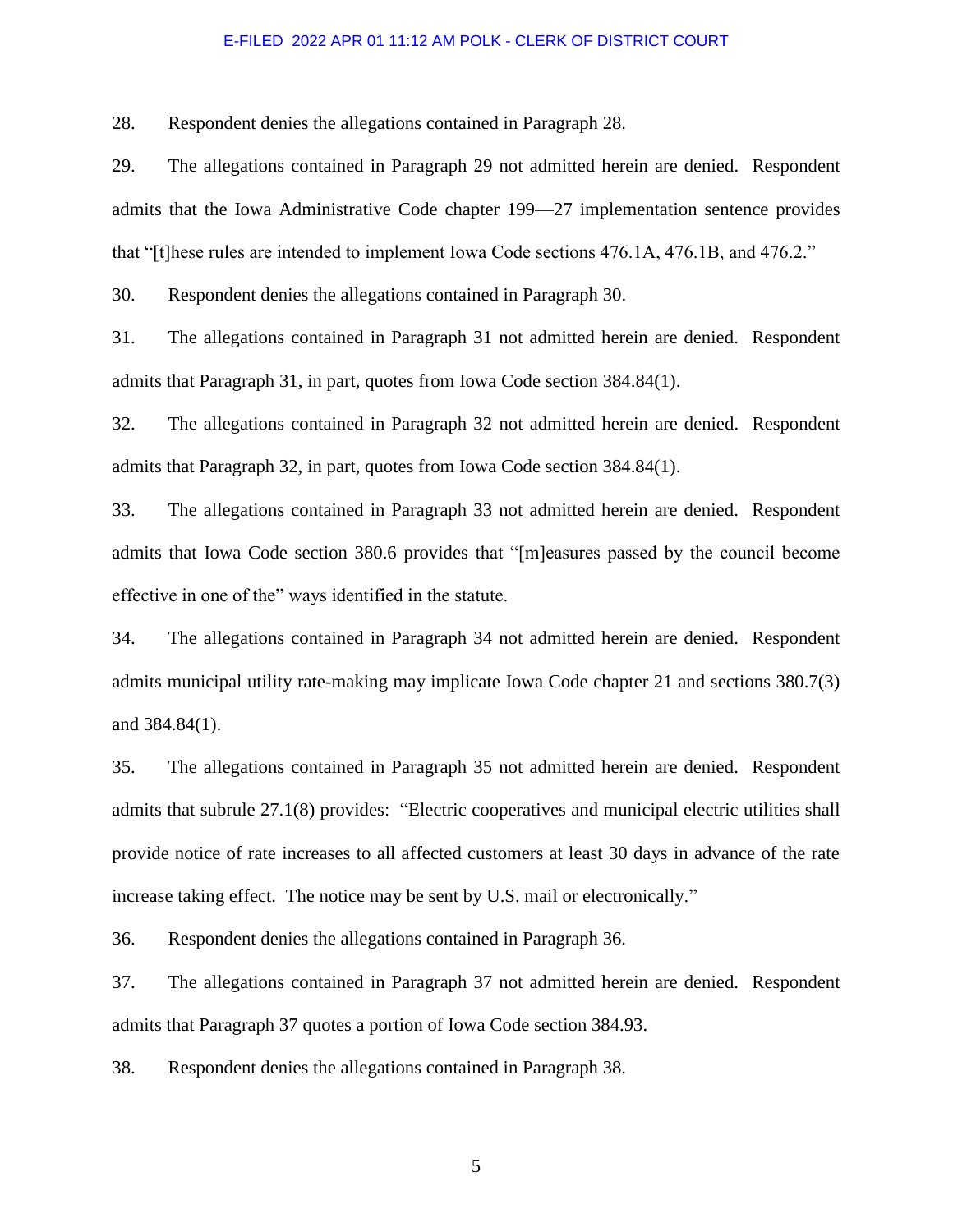39. Respondent denies the allegations contained in Paragraph 39 as the provisions of Iowa Code sections 364.1 and 364.2 and article III, section 38A of the Iowa Constitution speak for themselves.

40. Respondent denies the allegations contained in Paragraph 40.

41. Respondent denies the allegations contained in Paragraph 41.

42. Respondent denies the allegations contained in Paragraph 42.

### **Rule 27.3(2)(c)(1)(1)**

43. Respondent admits the allegations contained in Paragraph 43.

44. Respondent denies the allegations contained in Paragraph 44.

45. Respondent denies the allegations contained in Paragraph 45.

46. The allegations contained in Paragraph 46 not admitted herein are denied. Respondent admits that in part, Iowa Code section 384.84(1) concerns the establishment, imposition, adjustment, and provision for the collection of rates and charges.

47. Respondent denies the allegations contained in Paragraph 47.

48. Respondent denies the allegations contained in Paragraph 48.

49. Respondent denies the allegations contained in Paragraph 49.

50. Respondent denies the allegations contained in Paragraph 50.

51. Respondent denies the allegations contained in Paragraph 51 as the chapter 27 implementation sentence speaks for itself and the statutory basis for subnumbered paragraph 199—27.3(2)(c)(1)(1) includes Iowa Code section 476.20(3)(a).

52. Respondent denies the allegations contained in Paragraph 52.

53. Respondent denies the allegations contained in Paragraph 53.

54. Respondent denies the allegations contained in Paragraph 54.